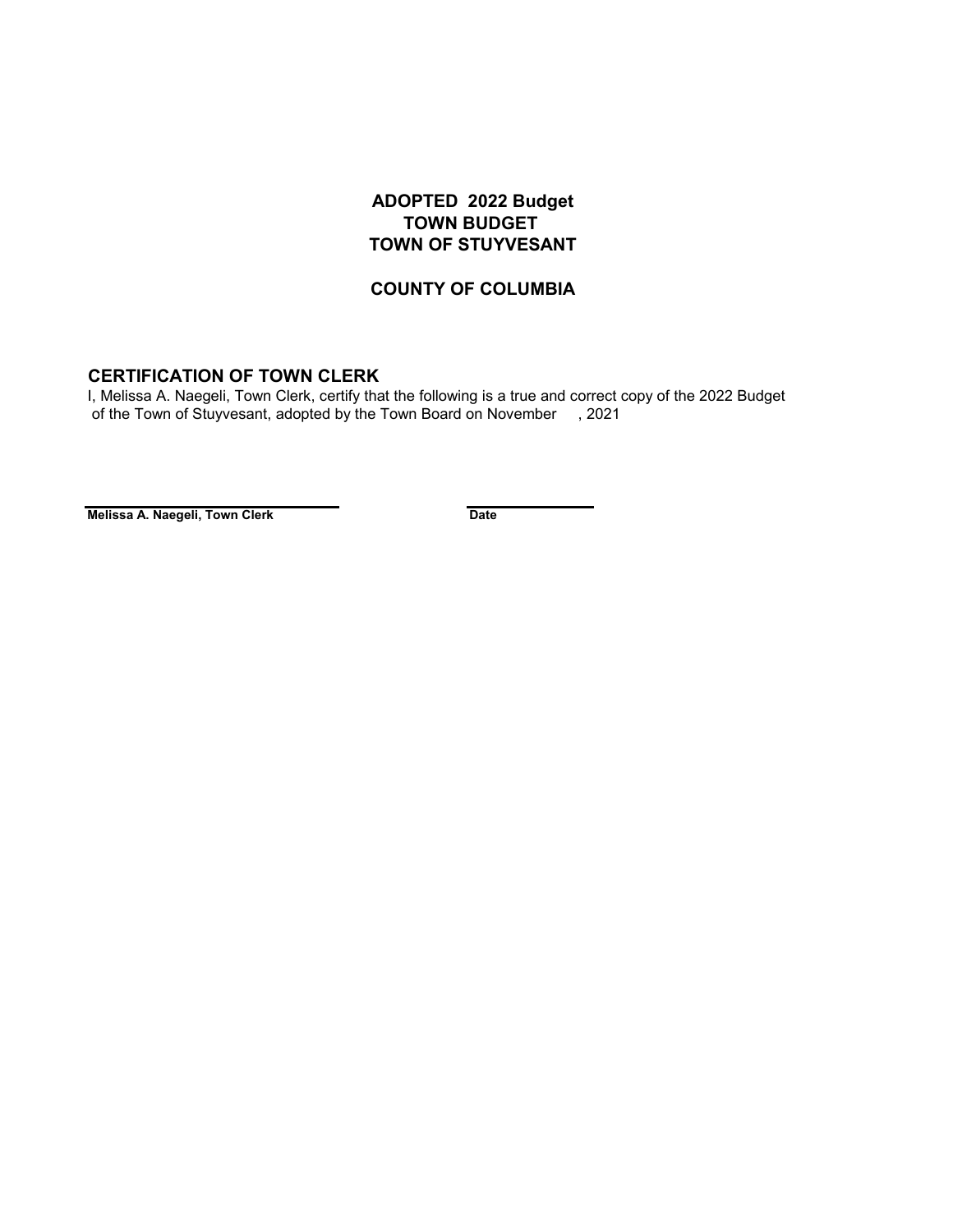|           | <b>TOWN OF STUYVESANT</b> |                       |                  |                     |              |
|-----------|---------------------------|-----------------------|------------------|---------------------|--------------|
|           |                           |                       |                  |                     |              |
|           |                           |                       |                  | <b>APPROPRIATED</b> | 2022         |
|           |                           | <b>Appropriations</b> | <b>REVENUES</b>  | <b>FUND BALANCE</b> | <b>TAXES</b> |
|           |                           |                       |                  |                     |              |
| A         | <b>GENERAL</b>            | 483,005.00            | $$$ (327,625.00) | (20,000.00)         | 135,380.00   |
|           |                           |                       |                  |                     |              |
| <b>DA</b> | <b>HIGHWAY</b>            | 534,385.00            | (244, 400.00)    |                     | 289,985.00   |
|           | <b>TOTAL TOWN</b>         | 1,017,390.00          | \$ (572,025.00)  | (20,000.00)<br>\$   | \$425,365.00 |
|           |                           |                       |                  |                     |              |
|           |                           |                       |                  |                     |              |
|           | <b>LIGHTING DISTRICTS</b> |                       |                  |                     |              |
|           |                           |                       |                  |                     |              |
|           | <b>STUYVESANT</b>         | 10,000.00             |                  | (1,500.00)          | 8,500.00     |
|           | <b>STUYVESANT FALLS</b>   | 9,000.00              |                  | (1,500.00)          | 7,500.00     |
|           |                           |                       |                  |                     |              |
|           | <b>FIRE DISTRICTS</b>     |                       |                  |                     |              |
|           |                           |                       |                  |                     |              |
|           | <b>STUYVESANT</b>         | 146,395.00            |                  |                     | 146,395.00   |
|           | <b>STUYVESANT FALLS</b>   | 85,345.00             |                  |                     | 85,345.00    |
|           |                           |                       |                  |                     |              |
|           | <b>LIBRARY DISTRICTS</b>  | 36,386.00             |                  |                     | 36,386.00    |
|           | <b>LIBRARY</b>            |                       |                  |                     |              |
|           |                           |                       |                  |                     |              |
|           |                           |                       |                  |                     |              |
|           |                           |                       |                  |                     |              |
|           |                           |                       |                  |                     |              |
|           |                           |                       |                  |                     |              |
|           |                           |                       |                  |                     |              |
|           |                           |                       |                  |                     |              |
|           |                           |                       |                  |                     |              |
|           |                           |                       |                  |                     |              |
|           |                           |                       |                  |                     |              |
|           | <b>GRAND TOTAL</b>        | 1,304,516.00          | \$ (572, 025.00) | (23,000.00)<br>\$   | 709,491.00   |
|           |                           |                       |                  |                     |              |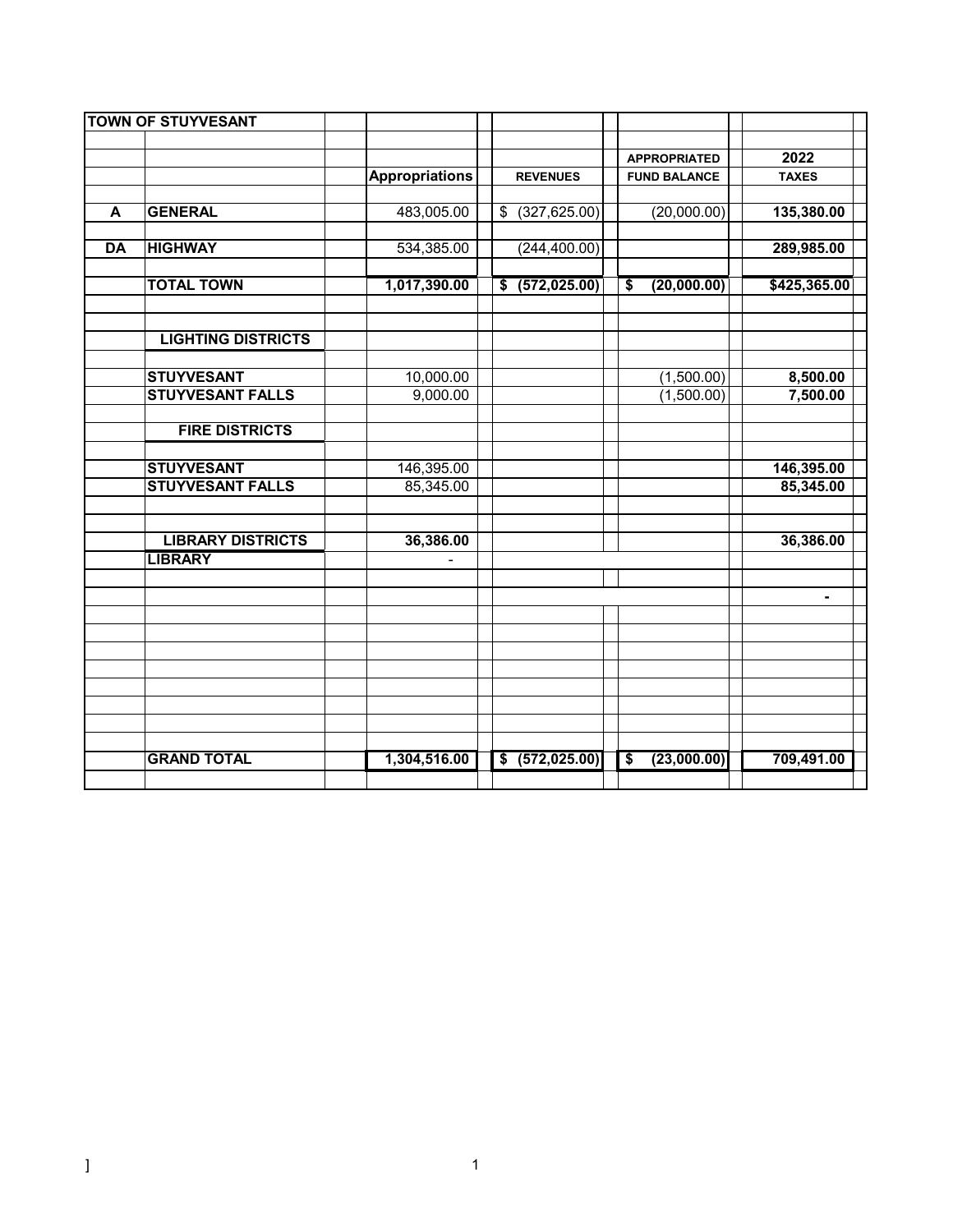| <b>TOWN OF STUYVESANT</b>    |         |                             | <b>GENERAL FUND</b> |   |                |   |                |                |
|------------------------------|---------|-----------------------------|---------------------|---|----------------|---|----------------|----------------|
|                              |         |                             |                     |   |                |   |                |                |
|                              |         |                             | <b>ACTUAL</b>       |   | <b>ACTUALL</b> |   | <b>ADOPTED</b> | <b>ADOPTED</b> |
| <b>GENERAL GOV'T SUPPORT</b> |         |                             | <b>BUDGET</b>       |   | <b>BUDGET</b>  |   | <b>BUDGET</b>  | <b>BUDGET</b>  |
|                              |         |                             | 2019                |   | 2020           |   | 2021           | 2022           |
|                              |         |                             |                     |   |                |   |                |                |
| <b>TOWN BOARD</b>            |         |                             |                     |   |                |   |                |                |
| <b>Personal Service</b>      | A1010.1 |                             | 11,979.84           |   | 11,979.84      |   | 11,980.00      | 12,220.00      |
| Contractual                  | A1010.4 |                             | 267.23              |   | 174.52         |   | 500.00         | 500.00         |
| <b>TOTAL</b>                 |         |                             | 12,247.07           |   | 12,154.36      |   | 12,480.00      | 12,720.00      |
| <b>TOWN JUSTICE</b>          |         |                             |                     |   |                |   |                |                |
| <b>Personal Service</b>      | A1110.1 |                             | 17,146.08           |   | 11,964.72      |   | 8,744.00       | 8,920.00       |
| Personal Service - Clerk     | A1110.1 |                             | 4,946.55            |   | 1,754.34       |   | 3,000.00       | 3,500.00       |
| Contractual                  | A1110.4 |                             | 4,802.68            |   | 3,380.28       |   | 4,500.00       | 4,500.00       |
|                              |         |                             |                     |   |                |   |                |                |
| <b>TOTAL</b>                 |         | $\overline{\boldsymbol{H}}$ | 26,895.31 #         |   | $17,099.34$ #  |   | 16,244.00      | 16,920.00      |
|                              |         |                             |                     |   |                |   |                |                |
| <b>SUPERVISOR</b>            |         |                             |                     |   |                |   |                |                |
| Personal Service             | A1220.1 |                             | 7,534.92            |   | 7,534.92       |   | 7,535.00       | 7,686.00       |
| Contractual                  | A1220.4 |                             | 33.69               |   | 962.17         |   | 500.00         | 500.00         |
| <b>TOTAL</b>                 |         | #                           | 7,568.61            | # | 8,497.09       | # | 8,035.00       | 8,186.00       |
| <b>BOOKKEEPER</b>            |         |                             |                     |   |                |   |                |                |
| <b>Personal Service</b>      | A1320.1 |                             | 1,956.40            |   | 1,710.78       |   | 5,000.00       | 6,000.00       |
| Contractual                  | A1320.4 |                             | 14,258.64           |   | 15,086.50      |   | 16,000.00      | 17,000.00      |
| <b>Budget officer</b>        | A1340.1 |                             | 500.00              |   | 750.00         |   | 1,000.00       | 1000.00        |
| <b>TOTAL</b>                 |         | $\overline{\mathbf{t}}$     | $16,715.04$ #       |   | 17,547.28 #    |   | 22,000.00      | 24,000.00      |
| <b>ASSESSORS</b>             |         |                             |                     |   |                |   |                |                |
| <b>Personal Service</b>      | A1355.1 |                             | 15,000.00           |   | 15,792.84      |   | 15,800.00      | 16,115.00      |
| Personal Service clerk       | A1355.1 |                             | 4,080.00            |   | 5,500.08       |   | 5,500.00       | 5,610.00       |
| Contractual                  | A1355.4 |                             | 1,782.25            |   | 795.72         |   | 1,000.00       | 1,000.00       |
| <b>TOTAL</b>                 |         | #                           | $20,862.25$ #       |   | $22,088.64$ #  |   | 22,300.00      | 22,725.00      |
|                              |         |                             |                     |   |                |   |                |                |
| <b>TOWN CLERK-COLLECTOR</b>  |         |                             |                     |   |                |   |                |                |
| <b>Personal Service</b>      | A1410.1 |                             | 23,643.00           |   | 23,643.00      |   | 23,643.00      | 24,115.00      |
| Contractual                  | A1410.4 |                             | 5,774.35            |   | 5,040.73       |   | 5,500.00       | 5,500.00       |
| <b>TOTAL</b>                 |         | $\pmb{\#}$                  | 29,417.35 #         |   | $28,683.73$ #  |   | 29,143.00      | 29,615.00      |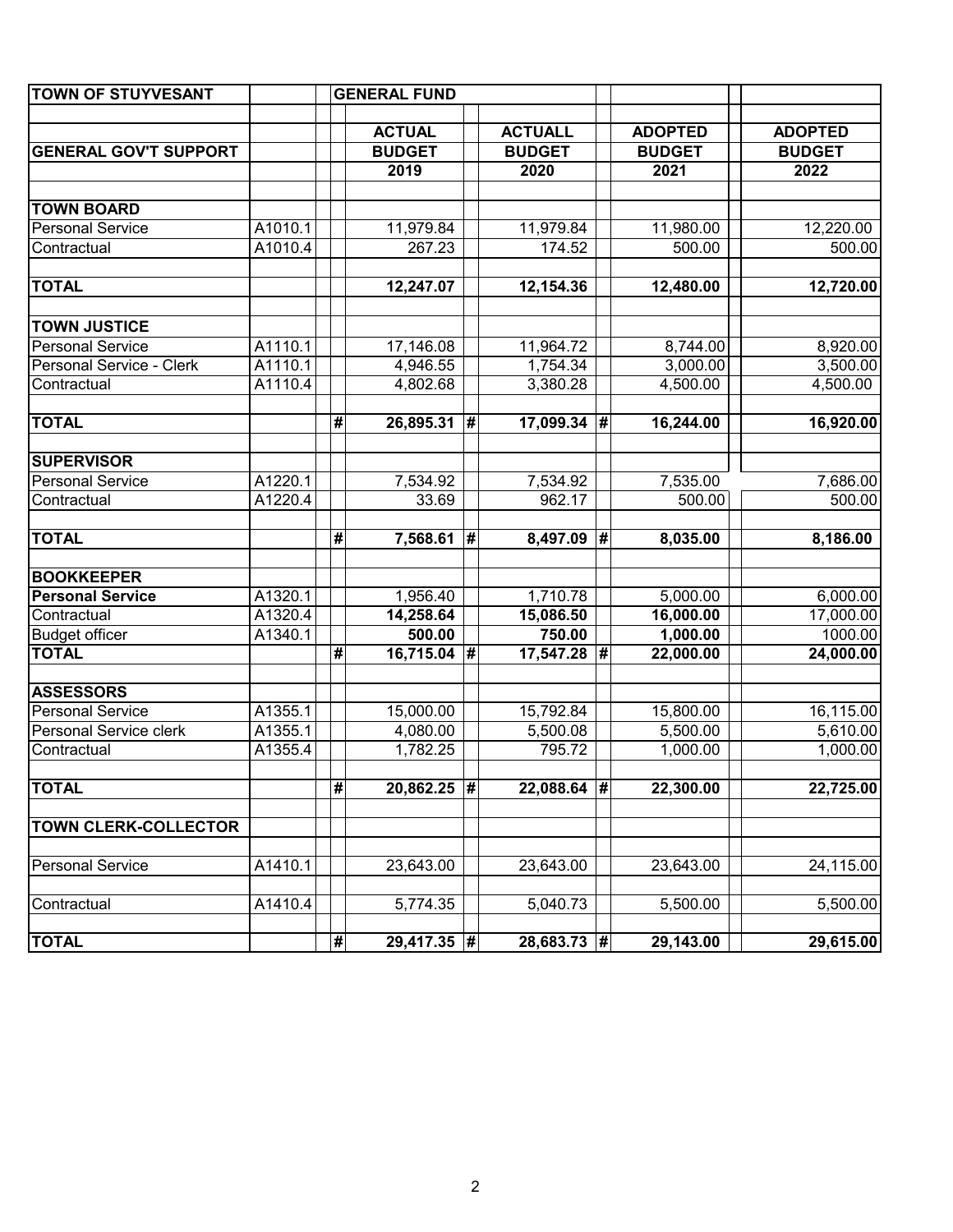|                 | Α                           | $\overline{B}$ | $C \vert E \vert$ | F                   | G | H               | $\mathbf{I}$ | J                | $\mathsf{K}$ |                |
|-----------------|-----------------------------|----------------|-------------------|---------------------|---|-----------------|--------------|------------------|--------------|----------------|
| 1               | <b>TOWN OF STUYVESANT</b>   |                |                   | <b>GENERAL FUND</b> |   |                 |              |                  |              |                |
| $\overline{2}$  |                             |                |                   |                     |   |                 |              |                  |              |                |
| 3               |                             |                |                   | <b>ACTUAL</b>       |   | <b>ACTUAL</b>   |              | <b>ADOPTED</b>   |              | <b>ADOPTED</b> |
| 4               | <b>GENERAL GOVT SUPPORT</b> |                |                   | <b>BUDGET</b>       |   | <b>BUDGET</b>   |              | <b>BUDGET</b>    |              | <b>BUDGET</b>  |
| 5               |                             |                |                   | 2019                |   | 2020            |              | 2021             |              | 2022           |
| 6               |                             |                |                   |                     |   |                 |              |                  |              |                |
| 7               | <b>ATTORNEY</b>             | A1420.4        |                   | 14,111.25           |   | 13,631.25       |              | 20,000.00        |              | 20,000.00      |
| 8               |                             |                |                   |                     |   |                 |              |                  |              |                |
| 9               | <b>ENGINEER</b>             | A1440.4        |                   | 1,059.00            |   |                 |              | 500.00           |              | 1,000.00       |
| $\overline{10}$ |                             |                |                   |                     |   |                 |              |                  |              |                |
| 11              | <b>BUILDINGS</b>            |                |                   |                     |   |                 |              |                  |              |                |
| 12              | <b>Personal Service</b>     | A1620.1        |                   | 3,365.70            |   | 3,592.99        |              | 4,000.00         |              | 4,500.00       |
| 13              | Contractual                 | A1620.4        |                   | 16,286.94           |   | 13,089.61       |              | 20,000.00        |              | 20,000.00      |
| 14              | <b>IT SERVICES</b>          | A1620.41       |                   | 7,699.48            |   | 12,806.45       |              | 18,000.00        |              | 18,000.00      |
| 15              | <b>TOTAL</b>                |                |                   | 19,652.64           |   | 29,489.05       |              | 42,000.00        |              | 42,500.00      |
| $\overline{16}$ |                             |                |                   |                     |   |                 |              |                  |              |                |
| 17              | <b>SPECIAL ITEMS</b>        |                |                   |                     |   |                 |              |                  |              |                |
| 18              | Unallocated Ins             | A1910.1        |                   | 20,371.33           |   | 20,111.55       |              | 22,000.00        |              | 23,000.00      |
| 19              | <b>Municipal Dues</b>       | A1920.2        |                   | 700.00              |   | 700.00          |              | 1,000.00         |              | 1,000.00       |
| 20              | Contingent                  | A1990.4        |                   | 7,500.00            |   | 1,700.00        |              | 7,500.00         |              | 7,500.00       |
| $\overline{21}$ |                             |                |                   |                     |   |                 |              |                  |              |                |
| 22              | <b>TOTAL</b>                |                |                   | 28,571.33           |   | 22,511.55       |              | 30,500.00        |              | 31,500.00      |
| $\overline{23}$ |                             |                |                   |                     |   |                 |              |                  |              |                |
| $\overline{24}$ | <b>TOTAL GENERAL GOVT</b>   |                |                   | 174,643.45<br>\$    |   | 169,241.51<br>S |              | 197,202.00<br>\$ |              | \$209,166.00   |
| 25              |                             |                |                   |                     |   |                 |              |                  |              |                |
| 26              | <b>PUBLIC SAFETY</b>        |                |                   |                     |   |                 |              |                  |              |                |
| $\overline{27}$ |                             |                |                   |                     |   |                 |              |                  |              |                |
| 28              | <b>TRAFFIC CONTROL</b>      |                |                   |                     |   |                 |              |                  |              |                |
| 29              | Contractual                 | A3310.4        |                   |                     |   |                 |              | 500.00           |              | 500.00         |
| 30              |                             |                |                   |                     |   |                 |              |                  |              |                |
| 31              | <b>ANIMAL CONTROL</b>       |                |                   |                     |   |                 |              |                  |              |                |
| $\overline{32}$ | <b>Personal Service</b>     | A3510.1        |                   | 3,500.04            |   | 2,144.27        |              | 3,500.00         |              | 3,500.00       |
| 33              | Contractual                 | A3510.4        |                   | 650.00              |   | 70.00           |              | 1,000.00         |              | 1,000.00       |
| 34              |                             |                |                   |                     |   |                 |              |                  |              |                |
|                 | 35 TOTAL                    |                |                   | 4,150.04            |   | 2,214.27        |              | 4,500.00         |              | 4,500.00       |
| 36              |                             |                |                   |                     |   |                 |              |                  |              |                |
| 37              | <b>CODE ENFORCEMENT</b>     |                |                   |                     |   |                 |              |                  |              |                |
| 38              | <b>Personal Service</b>     | A3620.1        |                   | 22,400.00           |   | 22,650.00       |              | 22,650.00        |              | 20,400.00      |
| 39              | Contractual                 | A3620.4        |                   | 468.00              |   | 13.26           |              | 500.00           |              | 500.00         |
| 40              |                             |                |                   |                     |   |                 |              |                  |              |                |
| 41              | <b>TOTAL</b>                |                |                   | 22,868.00           |   | 22,663.26       |              | 23,150.00        |              | 20,900.00      |
| 42              |                             |                |                   |                     |   |                 |              |                  |              |                |
|                 | 43   TOTAL PUBLIC SAFETY    |                |                   | 27,018.04<br>\$     |   | 24,877.53<br>\$ |              | 28,150.00<br>\$  |              | \$25,900.00    |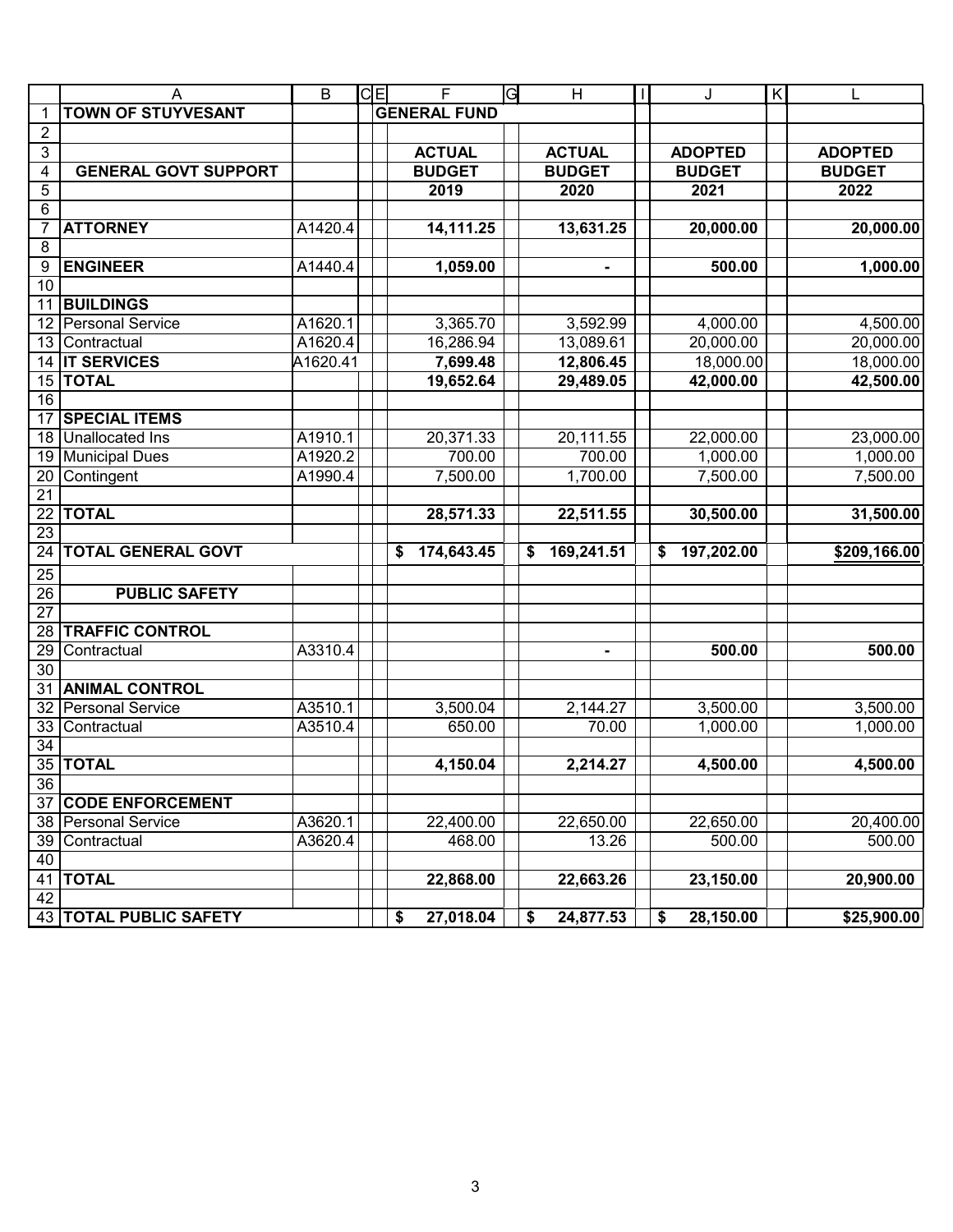|                 | A                           | $\overline{B}$ | $C \overline{E}$ | $\overline{F}$      | G | $\overline{H}$  | $\mathbf{I}$ | J               | $\overline{\mathsf{K}}$ |                 |
|-----------------|-----------------------------|----------------|------------------|---------------------|---|-----------------|--------------|-----------------|-------------------------|-----------------|
| $\mathbf{1}$    | <b>TOWN OF STUYVESANT</b>   |                |                  | <b>GENERAL FUND</b> |   |                 |              |                 |                         |                 |
| $\overline{2}$  |                             |                |                  |                     |   |                 |              |                 |                         |                 |
| 3               |                             |                |                  | <b>ACTUAL</b>       |   | <b>ACTUAL</b>   |              | <b>ADOPTED</b>  |                         | <b>ADOPTED</b>  |
| 4               |                             |                |                  | <b>BUDGET</b>       |   | <b>BUDGET</b>   |              | <b>BUDGET</b>   |                         | <b>BUDGET</b>   |
| $\overline{5}$  |                             |                |                  | 2019                |   | 2020            |              | 2021            |                         | 2022            |
| 6               |                             |                |                  |                     |   |                 |              |                 |                         |                 |
| $\overline{7}$  |                             |                |                  |                     |   |                 |              |                 |                         |                 |
| $\overline{8}$  | <b>TRANSPORTATION</b>       |                |                  |                     |   |                 |              |                 |                         |                 |
| 9               |                             |                |                  |                     |   |                 |              |                 |                         |                 |
| 10              | <b>HIGHWAY SUPT</b>         |                |                  |                     |   |                 |              |                 |                         |                 |
| 11              | <b>Personal Service</b>     | A5010.1        |                  | 57,289.00           |   | 57,289.00       |              | 58,435.00       |                         | 59,604.00       |
| 12              | Contractual                 | A5010.4        |                  | 1,761.75            |   | 1,303.51        |              | 2,500.00        |                         | 2,500.00        |
| $\overline{13}$ |                             |                |                  |                     |   |                 |              |                 |                         |                 |
| 14              | <b>TOTAL</b>                |                |                  | 59,050.75           |   | 58,592.51       |              | 60,935.00       |                         | 62,104.00       |
| 15              |                             |                |                  |                     |   |                 |              |                 |                         |                 |
| 16              | <b>GARAGE</b>               |                |                  |                     |   |                 |              |                 |                         |                 |
| 17              | Capital Expenditure         | A5132.2        |                  |                     |   |                 |              |                 |                         |                 |
| 18              | Contractual                 | A5132.4        |                  | 12,808.50           |   | 11,989.08       |              | 12,000.00       |                         | 14,000.00       |
| $\overline{19}$ |                             |                |                  |                     |   |                 |              |                 |                         |                 |
| 20              | <b>TOTAL</b>                |                | #                | 12,808.50           | # | 11,989.08 #     |              | 12,000.00       |                         | 14,000.00       |
| $\overline{21}$ |                             |                |                  |                     |   |                 |              |                 |                         |                 |
| $\overline{22}$ |                             |                |                  |                     |   |                 |              |                 |                         |                 |
| 23              |                             |                |                  |                     |   |                 |              |                 |                         |                 |
| $\overline{24}$ | <b>TOTAL TRANSPORTATION</b> |                |                  | 71,859.25<br>\$     |   | \$<br>70,581.59 |              | \$<br>72,935.00 |                         | \$<br>76,104.00 |
| 25              |                             |                |                  |                     |   |                 |              |                 |                         |                 |
| $\overline{26}$ |                             |                |                  |                     |   |                 |              |                 |                         |                 |
| $\overline{27}$ |                             |                |                  |                     |   |                 |              |                 |                         |                 |
| 28              | <b>ECONOMIC ASSISTANCE</b>  |                |                  |                     |   |                 |              |                 |                         |                 |
| 29              | <b>&amp; OPPORTUNITY</b>    |                |                  |                     |   |                 |              |                 |                         |                 |
| 30              |                             |                |                  |                     |   |                 |              |                 |                         |                 |
| $\overline{31}$ |                             |                |                  |                     |   |                 |              |                 |                         |                 |
| 32              | <b>MEALS ON WHEELS</b>      | A6410.4        |                  | 2,585.00            |   | 2,585.00        |              | 3,500.00        |                         | 3,500.00        |
| 33              |                             |                |                  |                     |   |                 |              |                 |                         |                 |
| 34              | <b>VETERANS SERVICE</b>     | A6510.4        |                  | 1,200.00            |   | 1,200.00        |              | 1,200.00        |                         | 1,600.00        |
| $\overline{35}$ |                             |                |                  |                     |   |                 |              |                 |                         |                 |
| 36              | <b>AGED PROGRAMS</b>        | A6772.4        |                  | 2,650.00            |   | 2,650.00        |              | 3,150.00        |                         | 3,150.00        |
| $\overline{37}$ |                             |                |                  |                     |   |                 |              |                 |                         |                 |
| 38              |                             |                |                  |                     |   |                 |              |                 |                         |                 |
|                 | <b>39 TOTAL ECONOMIC</b>    |                |                  | \$<br>6,435.00      |   | \$<br>6,435.00  |              | \$<br>7,850.00  |                         | \$8,250.00      |
|                 | 40 ASSISTANCE & OPPORTUNITY |                |                  |                     |   |                 |              |                 |                         |                 |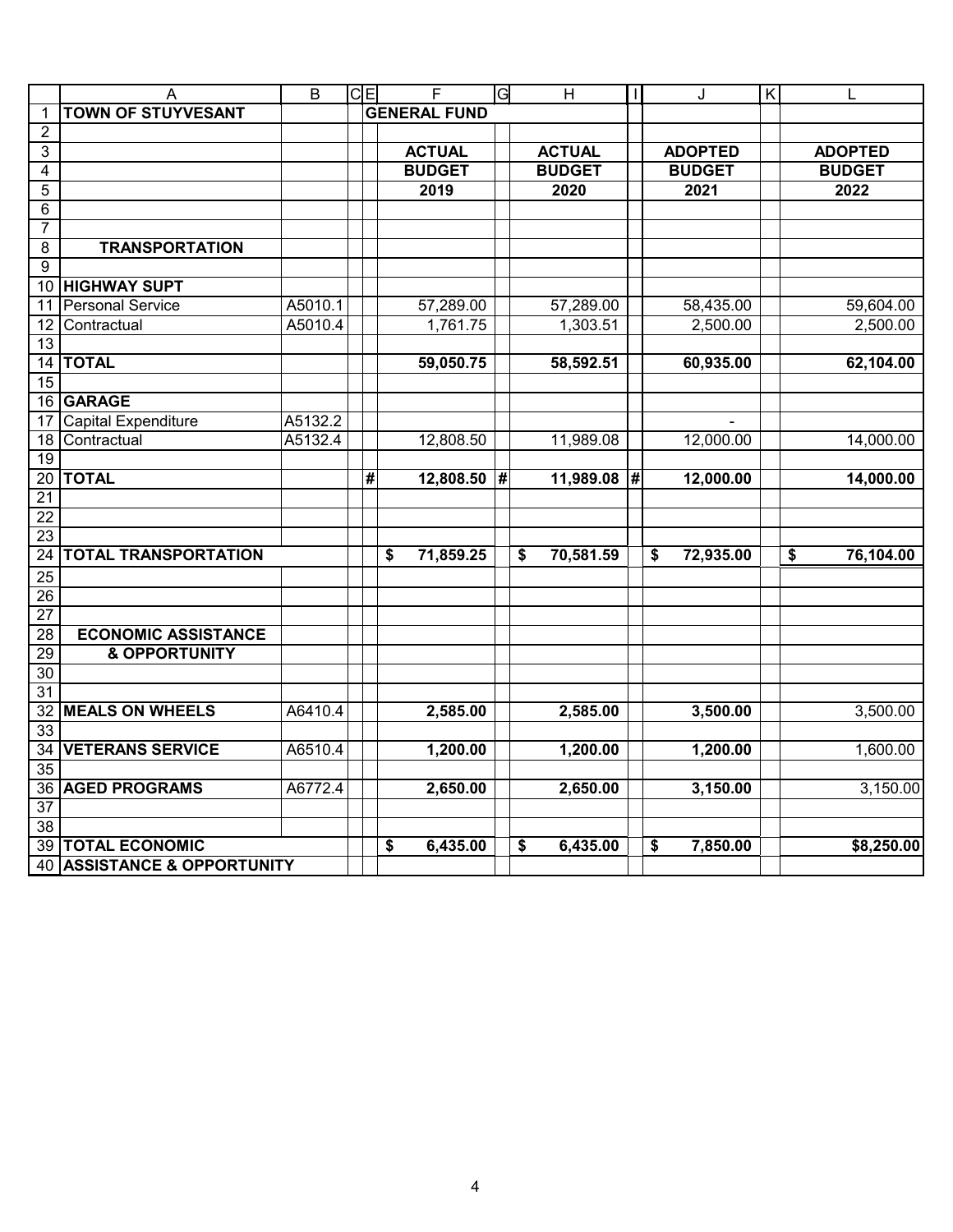| <b>TOWN OF STUYVESANT</b>       |          | <b>GENERAL FUND</b> |                 |                 |                 |
|---------------------------------|----------|---------------------|-----------------|-----------------|-----------------|
|                                 |          |                     |                 |                 |                 |
|                                 |          | <b>ACTUAL</b>       | <b>ACTUAL</b>   | <b>ADOPTED</b>  | <b>ADOPTED</b>  |
|                                 |          | <b>BUDGET</b>       | <b>BUDGET</b>   | <b>BUDGET</b>   | <b>BUDGET</b>   |
| <b>CULTURE &amp; RECREATION</b> |          | 2019                | 2020            | 2021            | 2022            |
| <b>PARKS</b>                    |          |                     |                 |                 |                 |
| Personal Service                | A7110.1  | 6,912.24            | 10,644.59       | 10,000.00       | 10,000.00       |
| Contractual                     | A7110.4  | 7,395.14            | 845.63          | 4,000.00        | 6,000.00        |
|                                 |          |                     |                 |                 |                 |
| <b>TOTAL PARKS</b>              |          | 14,307.38           | 11,490.22       | 14,000.00       | 16,000.00       |
| <b>YOUTH PROGRAMS</b>           | A7310.4  | 2,250.00            |                 | 3,500.00        | 3,500.00        |
| <b>HISTORIAN</b>                | A7110.4  | 108.99              | 105.81          | 500.00          | 500.00          |
|                                 |          |                     |                 |                 |                 |
| <b>CELEBRATIONS</b>             | A7550.4  | 3,104.26            | 2,583.13        | 1,000.00        | 1,000.00        |
| <b>TOTAL CULTURAL &amp; REC</b> |          | \$<br>19,770.63     | \$<br>14,179.16 | \$<br>19,000.00 | \$<br>21,000.00 |
| <b>HOME &amp; COMM SERVICES</b> |          |                     |                 |                 |                 |
| <b>ZONING</b>                   |          |                     |                 |                 |                 |
| Personal Service                | A8010.10 |                     |                 |                 |                 |
| Personal Service - Clerk        | A8010.11 | 508.76              | 526.50          | 2,500.00        | 2,500.00        |
| Personal Service - Board        | A8010.12 | 380.00              | 970.00          | 3,000.00        | 3,000.00        |
| Contractual                     | A8010.4  | 563.68              | 205.88          | 750.00          | 750.00          |
|                                 |          |                     |                 |                 |                 |
| <b>TOTAL</b>                    |          | 1,452.44            | 1,702.38        | 6,250.00        | \$<br>6,250.00  |
| <b>PLANNING</b>                 |          |                     |                 |                 |                 |
| Personal Service - Clerk        | A8020.11 | 753.89              | 1,455.75        | 2,500.00        | 2,500.00        |
| Personal Service - Board        | A8020.12 | 1,055.00            | 1,175.00        | 3,000.00        | 3000.00         |
| Contractual                     | A8020.40 | 511.99              | 755.04          | 750.00          | 750.00          |
| <b>TOTAL</b>                    |          | 2,320.88            | 3,385.79        | 6,250.00        | 6,250.00        |
|                                 |          |                     |                 |                 |                 |
| <b>REFUSE AND GARBAGE</b>       |          |                     |                 |                 |                 |
| Personal Service                | A8160.1  | 2,171.11            | 1,153.09        | 4,000.00        | 4,000.00        |
| Contractual                     | A8160.4  | 4,240.00            | 2,846.22        | 7,000.00        | 7,500.00        |
| <b>TOTAL</b>                    |          | 6,411.11            | 3,999.31        | 11,000.00       | 11,500.00       |
| <b>CEMETERY</b>                 |          |                     |                 |                 |                 |
| <b>Personal Service</b>         | A8810.1  | 2,429.70            | 1,599.96        | 4,000.00        | 4,000.00        |
| Contractual                     | A8810.4  | 475.00              | 500.00          | 1,000.00        | 1,000.00        |
| <b>TOTAL</b>                    |          | 2,904.70            | 2,099.96        | 5,000.00        | 5,000.00        |
| <b>TOTAL HOME AND</b>           |          |                     |                 |                 |                 |
| <b>COMMUNITY SERVICES</b>       |          | \$<br>13,089.13     | \$<br>11,187.44 | \$<br>28,500.00 | \$<br>29,000.00 |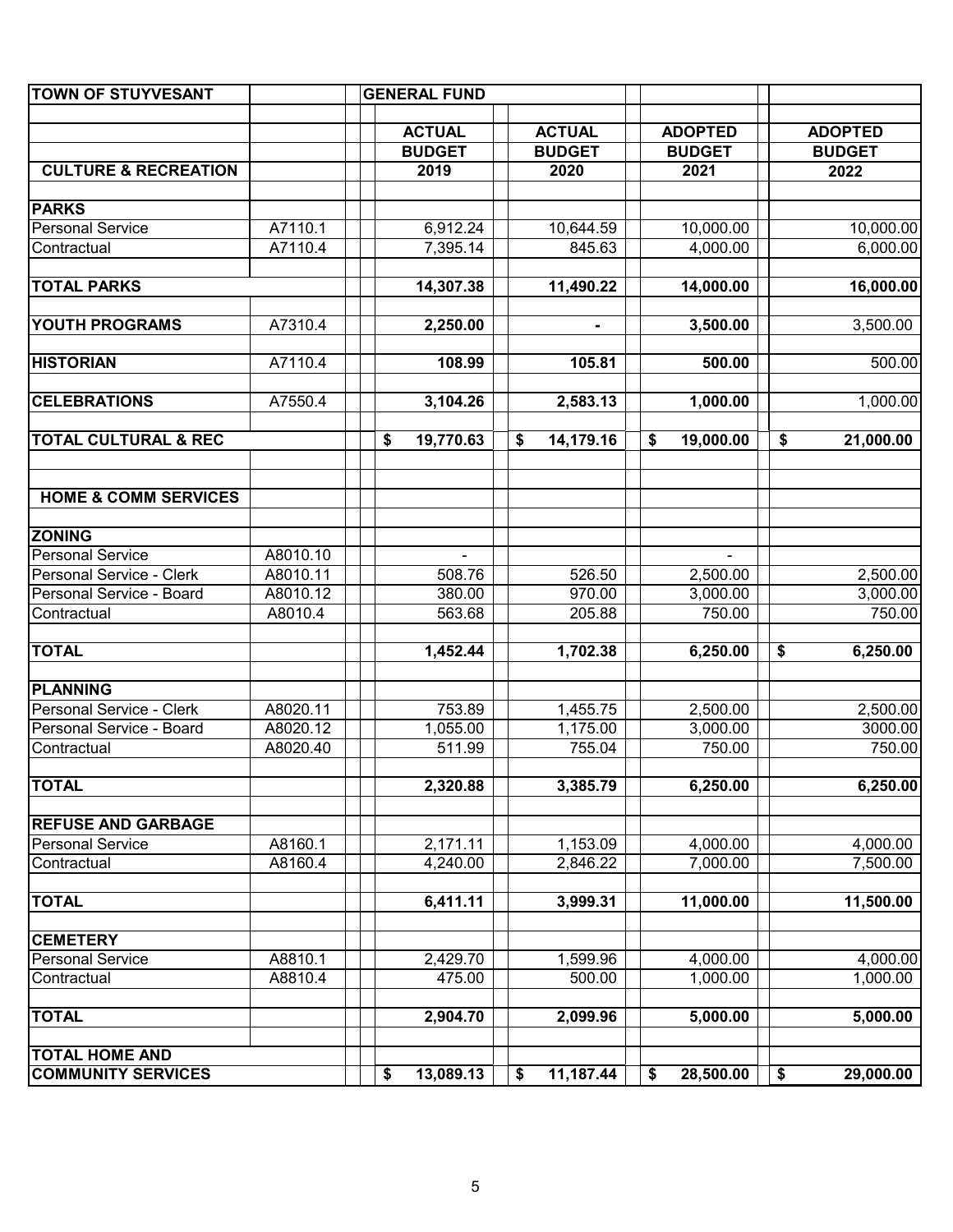| <b>TOWN OF STUYVESANT</b>   |         | <b>GENERAL FUND</b> |                  |                  |                  |
|-----------------------------|---------|---------------------|------------------|------------------|------------------|
|                             |         |                     |                  |                  |                  |
|                             |         | <b>ACTUAL</b>       | <b>ACTUAL</b>    | <b>ADOPTED</b>   | <b>ADOPTED</b>   |
|                             |         | <b>BUDGET</b>       | <b>BUDGET</b>    | <b>BUDGET</b>    | <b>BUDGET</b>    |
|                             |         | 2019                | 2020             | 2021             | 2022             |
|                             |         |                     |                  |                  |                  |
| <b>UNDISTRIBUTED</b>        |         |                     |                  |                  |                  |
| Retirement                  | A9010.8 | 14,638.00           | 14,408.54        | 19,000.00        | 16,000.00        |
| Social Security             | A9030.8 | 14,147.86           | 13,833.56        | 16,500.00        | 17,000.00        |
| <b>Disability</b>           | A9040.8 | 879.10              | 992.65           | 1,500.00         | 1,500.00         |
| Unemployment                | A9050.8 |                     |                  | 150.00           | 150.00           |
| Hospitalization             | A9060.8 | 14,151.87           | 10,834.02        | 13,000.00        | 14,000.00        |
|                             |         |                     |                  |                  |                  |
| <b>TOTAL UNDISTRIBUTED</b>  |         | 43,816.83<br>\$     | \$<br>40,068.77  | \$<br>50,150.00  | 48,650.00        |
|                             |         |                     |                  |                  |                  |
|                             |         |                     |                  |                  |                  |
| <b>DEBT SERVICES</b>        |         |                     |                  |                  |                  |
| Bond - Principal            | A9710.6 | 48,582.33           | 50,375.02        | 52,245.00        | 54,170.00        |
| Bond - Interest             | A9710.7 | 16,336.90           | 14,544.21        | 12,690.00        | 10,765.00        |
| <b>BAN</b> - Interest       | A9730.7 |                     |                  |                  |                  |
|                             |         |                     |                  |                  |                  |
| <b>Total</b>                |         | 64,919.23<br>\$     | \$<br>64,919.23  | \$<br>64,935.00  | \$<br>64,935.00  |
|                             |         |                     |                  |                  |                  |
|                             |         |                     |                  |                  |                  |
| <b>TOTAL APPROPRIATIONS</b> |         | 421,551.56<br>\$    | \$<br>401,490.23 | \$<br>468,722.00 | \$<br>483,005.00 |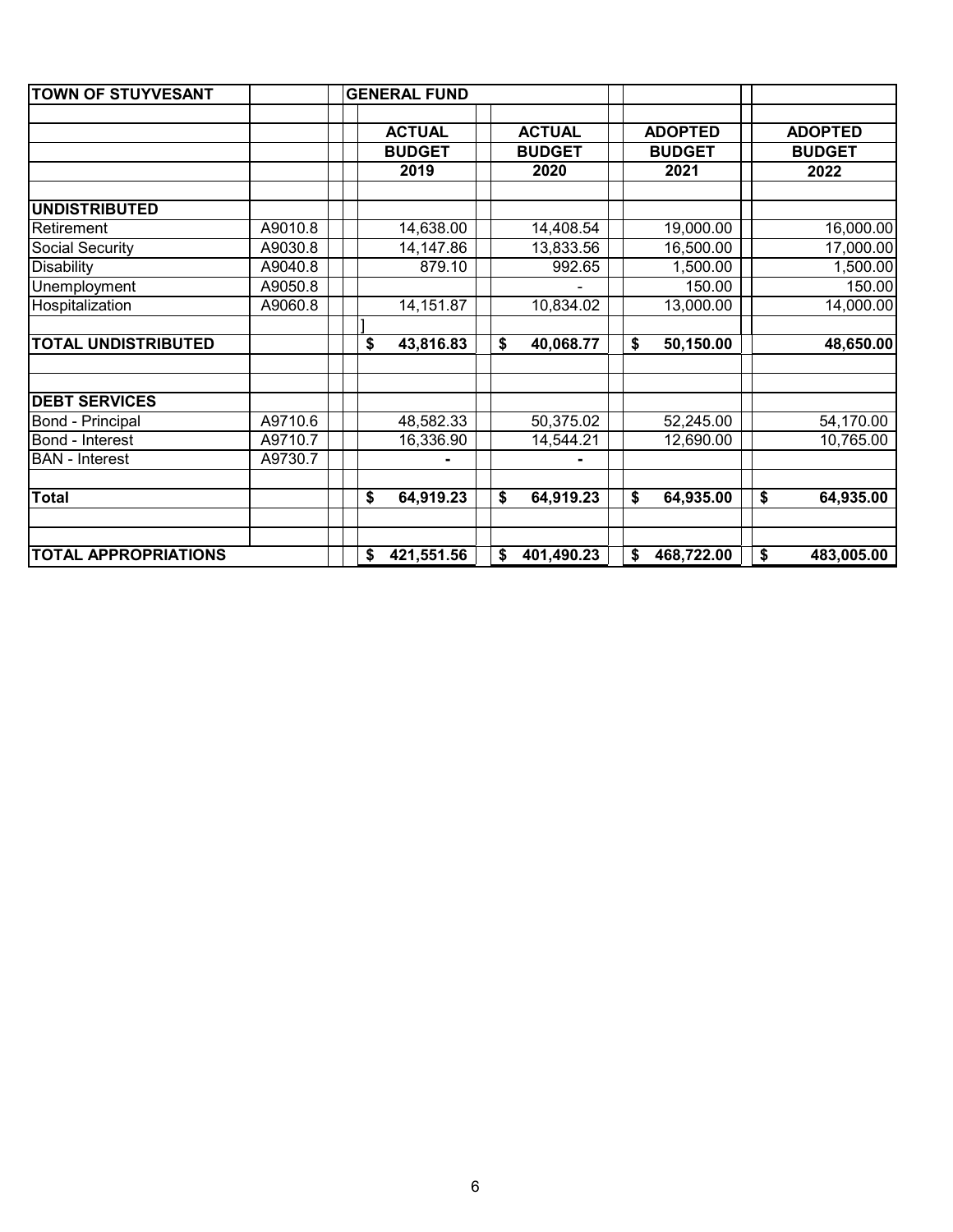| <b>TOWN OF STUYVESANT</b>           |       |                         | <b>GENERAL REVENUE</b> |                       |                          |                       |
|-------------------------------------|-------|-------------------------|------------------------|-----------------------|--------------------------|-----------------------|
|                                     |       |                         |                        |                       |                          |                       |
|                                     |       |                         | <b>ACTUAL</b>          | <b>ACTUAL</b>         | <b>ADOPTED</b>           | <b>ADOPTED</b>        |
|                                     |       |                         | <b>BUDGET</b><br>2019  | <b>BUDGET</b><br>2020 | <b>BUDGET</b><br>2021    | <b>BUDGET</b><br>2022 |
| <b>REVENUES</b>                     |       |                         |                        |                       |                          |                       |
|                                     |       |                         |                        |                       |                          |                       |
| <b>Property Taxes</b>               | A1001 |                         | 157,979.00             | 161,461.00            | 164,797.00               |                       |
| Paid in Lieu of Taxes               | A1081 |                         |                        |                       |                          |                       |
| Interest & Penalties                | A1090 |                         | 6,016.33               | 5,734.59              | 4,000.00                 | 2,000.00              |
| Sales Tax                           | A1120 |                         | 213,972.55             | 291,386.65            | 190,000.00               | 220,000.00            |
| Franchise Fees                      | A1170 |                         | 27,104.65              | 23,308.13             | 25,000.00                | 25,000.00             |
| <b>DEPARTMENTAL</b>                 |       |                         |                        |                       |                          |                       |
| <b>Clerk Fees</b>                   | A1255 |                         | 1,832.41               | 846.92                | 1,000.00                 | 1,000.00              |
| Impoundment fee                     | A1560 |                         |                        |                       |                          |                       |
| <b>Cemetery Dividends</b>           | A2191 |                         | 189.72                 | 197.88                | 100.00                   | 100.00                |
| <b>Zoning Fees</b>                  | A2110 |                         | 100.00                 |                       | 100.00                   | 100.00                |
| <b>Planning Fees</b>                | A2115 |                         | 285.00                 | 280.00                | 200.00                   | 200.00                |
| <b>Local Municipal Aid</b>          | A2389 |                         | 11,745.18              | 9,314.42              | 8,800.00                 | 11,000.00             |
| <b>USE OF MONEY</b>                 |       |                         |                        |                       |                          |                       |
| Interest                            | A2401 |                         | 5,356.05               | 4,214.52              | 3,500.00                 | 1,500.00              |
| <b>Rent of Real Property</b>        | A2410 |                         |                        |                       |                          |                       |
| <b>LICENSES</b>                     |       |                         |                        |                       |                          |                       |
| Dog License                         | A2544 |                         | 482.00                 | 389.00                | 500.00                   | 500.00                |
| <b>Building Permits</b>             | A2555 |                         | 9,850.00               | 17,853.20             | 8,000.00                 | 12,000.00             |
| Permits, other                      | A2590 |                         |                        |                       |                          |                       |
| <b>FINES</b>                        |       |                         |                        |                       |                          |                       |
| Fines & Forfeitures                 | A2610 |                         | 4,720.00               | 1,528.00              | 3,000.00                 | 3,000.00              |
| Dog Cases                           | A2611 |                         |                        |                       |                          |                       |
| <b>SALES OF PROP</b>                |       |                         |                        |                       |                          |                       |
| Sale of Scrap                       | A2555 |                         |                        | 773.03                | ۰                        |                       |
| <b>Historian Sales &amp; Grants</b> | A2655 |                         |                        |                       | ۰                        |                       |
| Sales of Equipment                  | A2665 |                         | $\blacksquare$         | $\blacksquare$        | $\frac{1}{2}$            |                       |
| <b>MISCELLANEOUS</b>                |       |                         |                        |                       |                          |                       |
| Insurance Recovery                  | A2680 |                         |                        |                       | $\overline{\phantom{a}}$ |                       |
| Refunds                             | A2701 |                         | 6,971.04               | 5,306.03              | $\blacksquare$           |                       |
| <b>Gifts &amp; Donations</b>        | A2705 |                         | 3,030.00               | 750.00                | 1,000.00                 | 500.00                |
| Health insurance Reimbursh          | A2709 |                         | 1,013.86               | 856.36                | 725.00                   | 725.00                |
| Miscellaneous                       | A2770 |                         |                        |                       |                          |                       |
| <b>STATE AID</b>                    |       |                         |                        |                       |                          |                       |
| Per Capita                          | A3001 |                         | 15,207.00              | 15,207.00             | 15,000.00                | 15,000.00             |
| Mortgage Tax                        | A3005 |                         | 38,930.79              | 55,846.58             | 32,000.00                | 35,000.00             |
| Other                               | A3989 |                         |                        |                       |                          |                       |
| <b>TOTAL REVENUE</b>                |       | #                       | $504,785.58$ #         | $595,253.31$ #        | 457,722.00               | 327,625.00            |
|                                     |       |                         |                        |                       |                          |                       |
| <b>UNEXPENDED BALANCE</b>           |       |                         | 40,000.00              | 30,000.00             | 20,000.00                | 20,000.00             |
| <b>TOTAL REV &amp; FUND BAL</b>     |       | $\overline{\mathbf{r}}$ | 544,785.58 #           | 625,253.31 #          | 477,722.00               | 347,625.00            |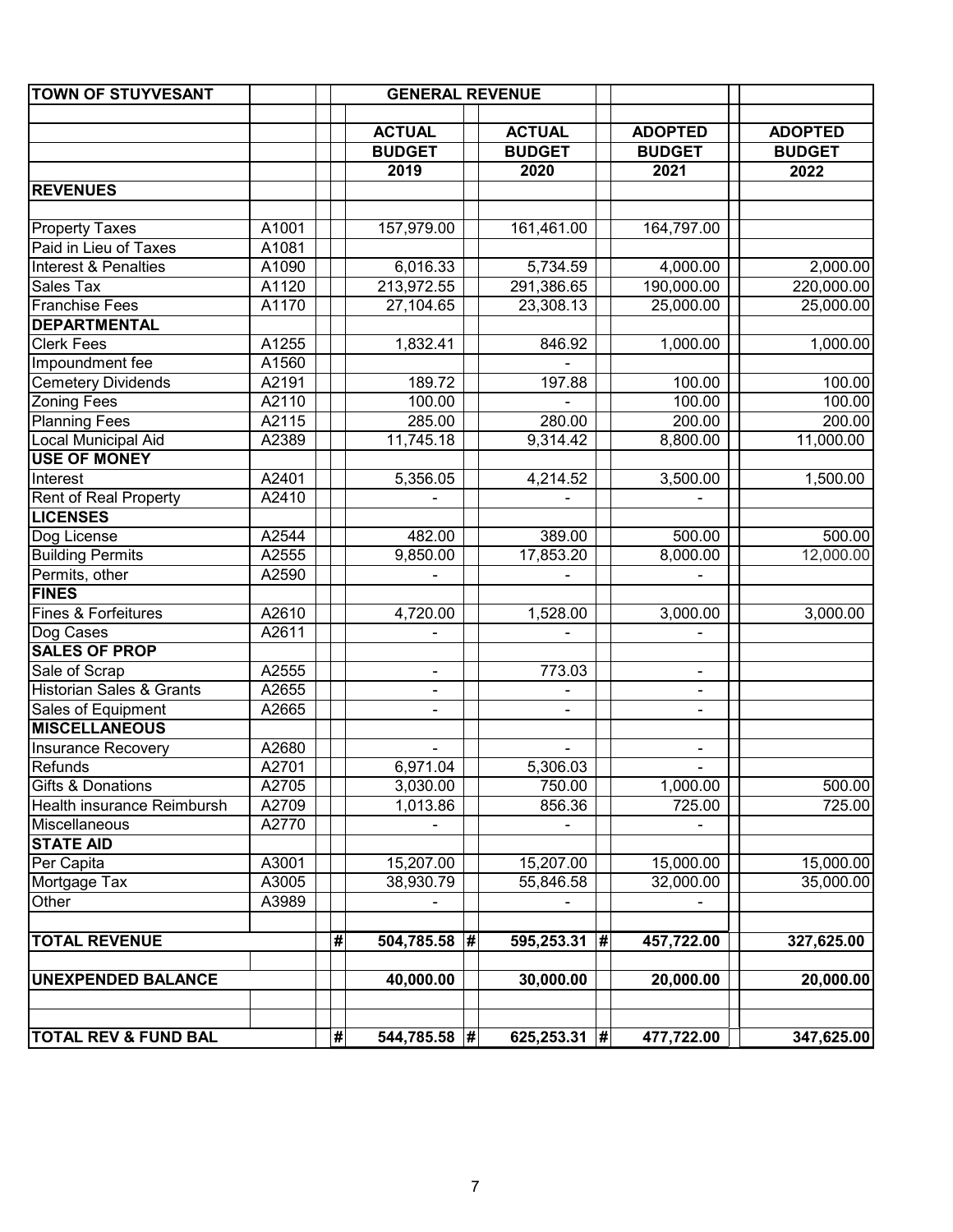| <b>TOWN OF STUYVESANT</b>   |          | <b>HIGHWAY FUND</b> |                  |                  |                |
|-----------------------------|----------|---------------------|------------------|------------------|----------------|
|                             |          |                     |                  |                  |                |
|                             |          | <b>ACTUAL</b>       | <b>ACTUAL</b>    | <b>ADOPTED</b>   | <b>ADOPTED</b> |
|                             |          | <b>BUDGET</b>       | <b>BUDGET</b>    | <b>BUDGET</b>    | <b>BUDGET</b>  |
| <b>APPROPRIATIONS</b>       |          | 2019                | 2020             | 2021             | 2022           |
| <b>GENERAL REPAIRS</b>      |          |                     |                  |                  |                |
| <b>Personal Service</b>     | DA5110.1 | 124,443.36          | 124,153.02       | 136,680.00       | 142,000.00     |
| Contractual                 | DA5110.4 | 58,681.78           | 77,334.86        | 116,500.00       | 116,500.00     |
| <b>TOTAL</b>                |          | 183,125.14          | 201,487.88       | 253,180.00       | 258,500.00     |
|                             |          |                     |                  |                  |                |
| <b>IMPROVEMENTS</b>         |          |                     |                  |                  |                |
| Chips                       | DA5112.2 | 90,514.64           | 61,757.47        | 70,000.00        | 70,000.00      |
| Other                       | DA5112.4 | 31,553.46           | 31,847.32        | 35,000.00        | 35,000.00      |
| <b>TOTAL</b>                |          | 122,068.10          | 93,604.79        | 105,000.00       | 105,000.00     |
| <b>MACHINERY</b>            |          |                     |                  |                  |                |
| Equipment                   | DA5130.2 | 62,354.03           |                  | 40,000.00        | 40,000.00      |
| Contracutal                 | DA5130.4 | 22,929.70           | 19,190.86        | 28,500.00        | 30,500.00      |
| <b>TOTAL</b>                |          | 85,283.73           | 19,190.86        | 68,500.00        | 70,500.00      |
|                             |          |                     |                  |                  |                |
| <b>SNOW REMOVAL</b>         |          |                     |                  |                  |                |
| Snow removal equipment      | DA5142,2 |                     |                  |                  |                |
| <b>Personal Service</b>     | DA5142.1 | 15,288.93           | 2,404.31         | 15,000.00        | 16,000.00      |
| Contracutal                 | DA5142.4 | 31,307.54           | 20,152.43        | 29,750.00        | 29,750.00      |
| <b>TOTAL</b>                |          | 46,596.47           | 22,556.74        | 44,750.00        | 45,750.00      |
| <b>EMPLOYEE BENEFITS</b>    |          |                     |                  |                  |                |
| Retirement                  | DA9010.8 | 17,895.00           | 17,710.45        | 21,000.00        | 19,500.00      |
| Social Security             | DA9030.8 | 8,835.35            | 9,523.96         | 9,500.00         | 11,000.00      |
| Disablitiy                  | DA9055.8 |                     |                  | 135.00           | 135.00         |
| Hospitalization             | DA9060.8 | 27,036.78           | 19,924.88        | 23,000.00        | 23,000.00      |
| <b>Uniforms</b>             | DA9089.8 |                     |                  | 1,000.00         | 1,000.00       |
| <b>RECONCILIATION DIS</b>   |          | 0.01                |                  |                  |                |
| <b>TOTAL</b>                |          | 53,767.14           | 47,159.29        | 54,635.00        | 54,635.00      |
| <b>TOTAL APPROPRIATIONS</b> |          | \$490,840.58        | 383,999.56<br>\$ | 526,065.00<br>\$ | \$534,385.00   |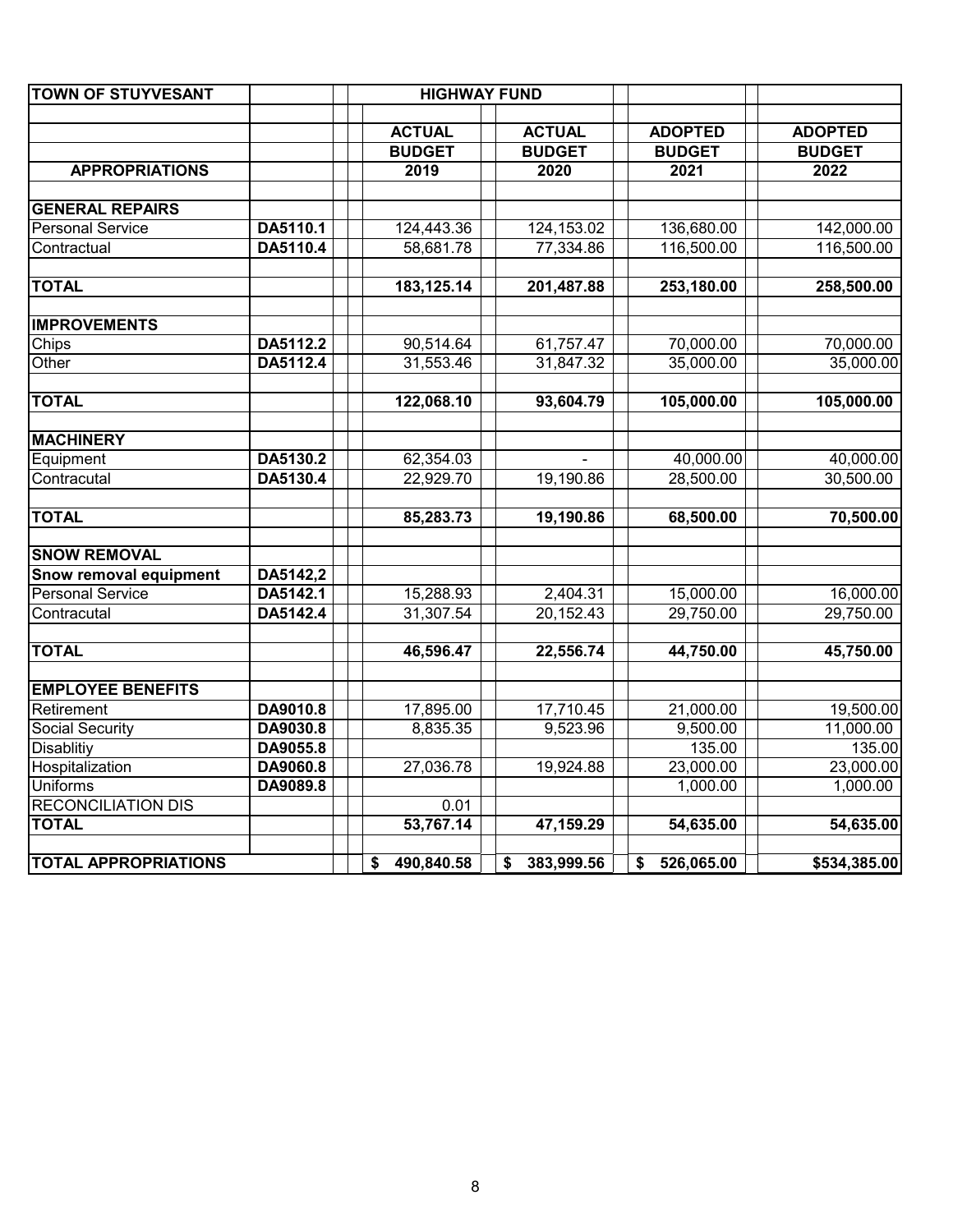| <b>TOWN OF STUYVESANT</b>       |               | <b>HIGHWAY FUND</b>    |                  |                  |                  |
|---------------------------------|---------------|------------------------|------------------|------------------|------------------|
|                                 |               |                        |                  |                  |                  |
|                                 |               | <b>ACTUAL</b>          | <b>ACTUAL</b>    | <b>ADOPTED</b>   | <b>ADOPTED</b>   |
|                                 |               | <b>BUDGET</b>          | <b>BUDGET</b>    | <b>BUDGET</b>    | <b>BUDGET</b>    |
| <b>APPROPRIATIONS</b>           |               | 2019                   | 2020             | 2021             | 2022             |
| <b>DEPT SERVICE</b>             |               |                        |                  |                  |                  |
| Bond - Principal                | DA9720.6      | 35,333.33              | 35,333.33        |                  |                  |
| Bond - Interest                 | DA9720.7      | 410.57                 | 1,759.60         |                  |                  |
|                                 |               |                        |                  |                  |                  |
| <b>TOTAL</b>                    |               | 35,743.90              | 37,092.93        |                  |                  |
| <b>INTER TRANSFERS</b>          |               |                        |                  |                  |                  |
| <b>Capital Project</b>          | DA9050.9      |                        | $\blacksquare$   |                  |                  |
|                                 |               |                        |                  |                  |                  |
| <b>TOTAL APPROPRIATIONS</b>     |               | 526,584.48<br>\$       | 421,092.49<br>\$ | 526,065.00<br>\$ | \$<br>534,385.00 |
|                                 |               |                        |                  |                  |                  |
| <b>REVENUES</b>                 |               | <b>HIGHWAY REVENUE</b> |                  |                  |                  |
| <b>Property Taxes</b>           | <b>DA1001</b> | 261,495.00             | 258,195.00       | 258,195.00       |                  |
| Sales Tax                       | <b>DA1120</b> | 214,347.00             | 150,000.00       | 150,000.00       | 160,000.00       |
| Service other Govt              | DA2300        | 20,136.53              | 10,471.99        | 12,000.00        | 12,000.00        |
| Interest                        | DA2401        | 3,967.75               | 3,474.43         | 3,000.00         | 1,000.00<br>\$   |
| <b>Equipment Rental</b>         | DA2410        |                        |                  |                  |                  |
| <b>Minor Sales</b>              | DA2655        | 355.60                 |                  |                  |                  |
| Sale of Equpment                | DA2655        |                        | $\blacksquare$   |                  |                  |
| <b>Insurance Recovery</b>       | DA2680        |                        |                  | $\blacksquare$   |                  |
| Refund Prior Year Expense       | DA2701        | 916.81                 | 173.31           |                  |                  |
| Health Ins. Reimbursements      | DA2709        | 6,723.92               | 2,062.63         | 1,400.00         | 1,400.00         |
| S/A - Chips                     | DA3501        | 89,134.25              | 61,758.47        | 70,000.00        | 70,000.00        |
| S/A - Sema                      | DA3960        |                        |                  |                  |                  |
| F/A - Fema                      | DA4960        |                        |                  |                  |                  |
| Unclassified                    | <b>DA2770</b> |                        |                  |                  |                  |
| <b>TOTAL REVENUE</b>            |               | 597,076.86<br>\$       | 486,135.83<br>\$ | 494,595.00<br>S  | \$244,400.00     |
| <b>UNEXPENDED BALANCE</b>       |               |                        |                  | 35,000.00        |                  |
| <b>TOTAL REV &amp; FUND BAL</b> |               | 597,076.86<br>\$       | 486,135.83<br>\$ | 529,595.00<br>\$ | \$244,400.00     |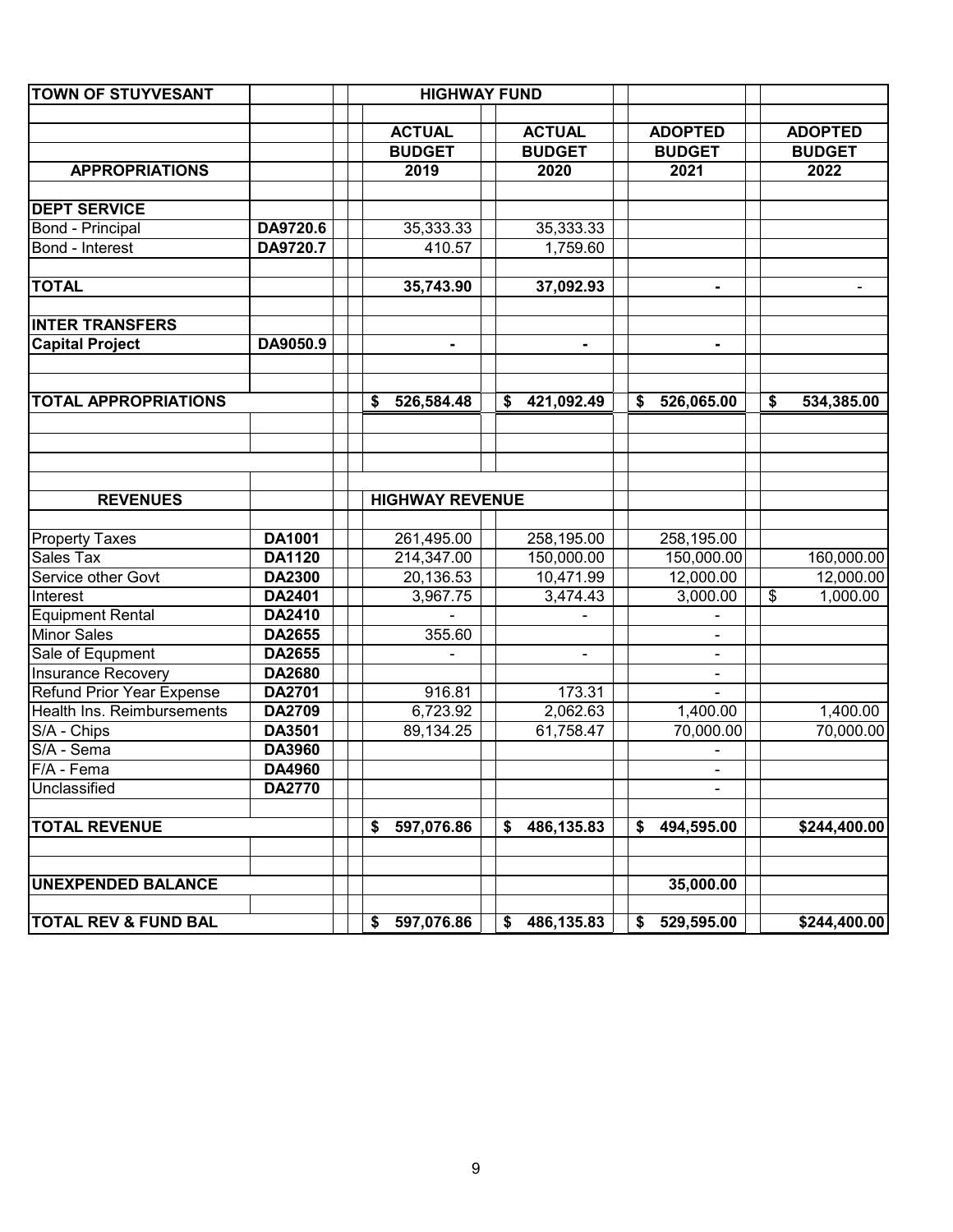| <b>TOWN OF STUYVESANT</b>         |                                |                            | <b>LIGHTING</b>                |                 |                                      |                                      |                                      |      |
|-----------------------------------|--------------------------------|----------------------------|--------------------------------|-----------------|--------------------------------------|--------------------------------------|--------------------------------------|------|
|                                   |                                | <b>ACTUAL</b>              | <b>ACTUAL</b><br><b>BUDGET</b> |                 | <b>ADOPTED</b><br><b>BUDGET</b>      |                                      | <b>ADOPTED</b><br><b>BUDGET</b>      |      |
| <b>APPROPRIATIONS</b>             |                                | 2019                       | 2020                           |                 | 2021                                 |                                      | 2022                                 |      |
| <b>LIGHTING DISTRICT LAND</b>     |                                |                            |                                |                 |                                      |                                      |                                      |      |
| Contractual                       | SL5182.4                       | \$<br>8,978.54             | \$<br>8,854.36                 | \$              | 10,000.00                            | \$                                   | 10,000.00                            |      |
| <b>REVENUES</b>                   |                                |                            |                                |                 |                                      |                                      |                                      |      |
| <b>Property Taxes</b>             | <b>SL1001</b>                  | 10,000.00                  | 10,000.00                      |                 | 10,000.00                            |                                      | 10,000.00                            |      |
| Interest                          | <b>SL2401</b>                  | $\blacksquare$             | $\blacksquare$                 |                 | $\blacksquare$                       |                                      | $\overline{\phantom{a}}$             |      |
| <b>TOTAL</b>                      |                                | 10,000.00                  | 10,000.00                      |                 | 10,000.00                            |                                      | 10,000.00                            | 0.00 |
| <b>UNEXPENDED BALANCE</b>         |                                |                            |                                |                 |                                      |                                      | (1,500.00)                           |      |
| <b>TOTAL</b>                      |                                | \$<br>10,000.00            | \$<br>10,000.00                | \$              | 10,000.00                            | \$                                   | 8,500.00                             | 0.00 |
|                                   |                                |                            |                                |                 |                                      |                                      |                                      |      |
|                                   |                                | <b>ACTUAL</b>              | <b>ACTUAL</b>                  |                 | <b>ADOPTED</b>                       |                                      | <b>PROPOSED</b>                      |      |
| <b>APPROPRIATIONS</b>             |                                | <b>BUDGET</b><br>2019      | <b>BUDGET</b><br>2020          |                 | <b>BUDGET</b><br>2021                |                                      | <b>BUDGET</b><br>2022                |      |
| <b>LIGHTING DISTRICT FALLS</b>    |                                |                            |                                |                 |                                      |                                      |                                      |      |
| Contractual                       | SL5182.4                       | \$<br>8,496.11             | \$<br>8,403.29                 | \$              | 9,000.00                             | \$                                   | 9,000.00                             |      |
| <b>REVENUES</b>                   |                                |                            |                                |                 |                                      |                                      |                                      |      |
|                                   |                                |                            |                                |                 |                                      |                                      |                                      |      |
| <b>Property Taxes</b><br>Interest | <b>SL1001</b><br><b>SL2401</b> | 9,500.00<br>$\blacksquare$ | 9,000.00                       |                 | 9,000.00<br>$\overline{\phantom{a}}$ |                                      | 9,000.00<br>$\overline{\phantom{a}}$ |      |
|                                   |                                |                            |                                |                 |                                      |                                      |                                      |      |
| <b>TOTAL</b>                      |                                | 9,500.00                   | 9,000.00                       |                 | 9,000.00                             |                                      | 9,000.00                             | 0.00 |
| <b>UNEXPENDED BALANCE</b>         |                                |                            | $\blacksquare$                 |                 | $\blacksquare$                       |                                      | (1,500.00)                           |      |
| <b>TOTAL</b>                      |                                | \$<br>9,500.00             | \$<br>9,000.00                 | $\overline{\$}$ | 9,000.00                             | $\overline{\boldsymbol{\mathsf{s}}}$ | 7,500.00                             | 0.00 |